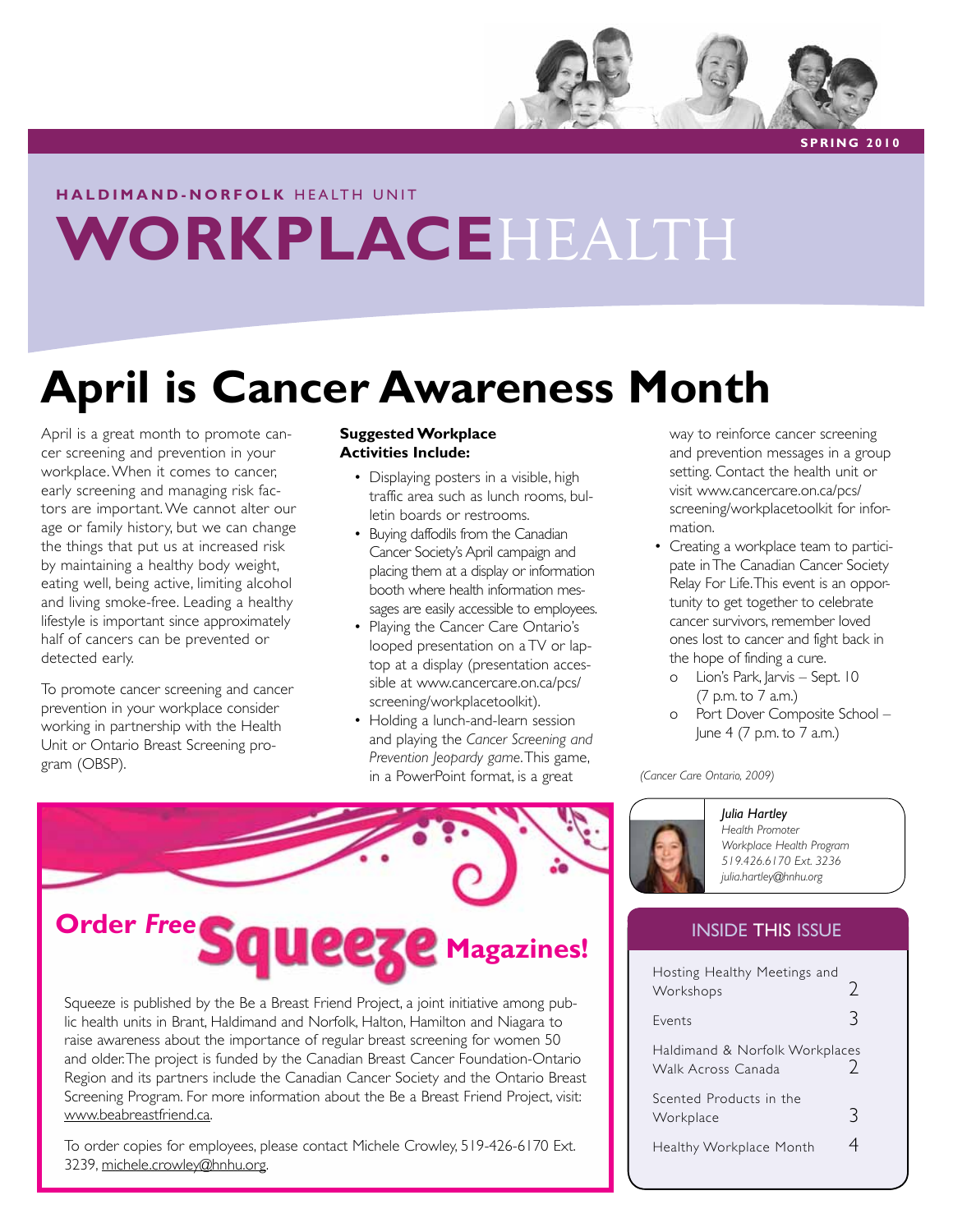# Hosting Healthy Meetings & Workshops

Hosting healthy meetings and workshops can lead to increased energy and productivity, concentration and focus as well as improved social connections and group cohesiveness.

### *Eat for Health & Energy*

#### **Ideas for healthy snacks**

- Include local fresh fruit or vegetables and lower-fat dip
- Try lower-fat, higher-fibre muffins
- Offer cheese (less than 20% MF) or hummus with whole-grain crackers
- Have baked tortilla chips with salsa
- Serve whole-grain bagels with light cream cheese or jam

#### **Ideas for healthy beverages**

- Have fresh water available.
- Offer milk or fortified soy beverages.
- Offer 100% fruit and vegetable juices.
- Provide milk for coffee or tea.

#### **Take a Break**

Spending a long time sitting and listening affects attention and energy levels. Regular breaks increase retention and focus for improved productivity and creativity.

- Provide a break between topic changes to enhance shift of focus and attention.
- Provide a five-minute break each hour



to keep participants refreshed and focused.

• Schedule breaks regularly to minimize disruptions during the meeting or workshop.

#### *Get Active*

Physical activity will help keep participants alert and energized. Stretching exercises will help prevent muscle pain and strain that can result from sitting in one position over an extended period of time.

- Incorporate stretching activities with ice-breakers for an exciting and social atmosphere for physical activity.
- Arrange a walk during the second half of the lunch hour.
- Choose activities geared to people not accustomed to an active lifestyle, as well as those who are very active.



This April, the Health Unit will be running a two week pedometer step challenge open to all workplaces in Haldimand and Norfolk counties. A pedometer challenge is a great way to incorporate physical activity into your workplace as well as bring employees together as a team. With this newsletter you will find a flyer promoting our walking challenge.

If you would like your workplace to participate please contact Julia Hartley at the Haldimand-Norfolk Health Unit, 905-318-5367 Ext. 3236 or 519-426-6170 Ext. 3236, julia.hartley@hnhu.org.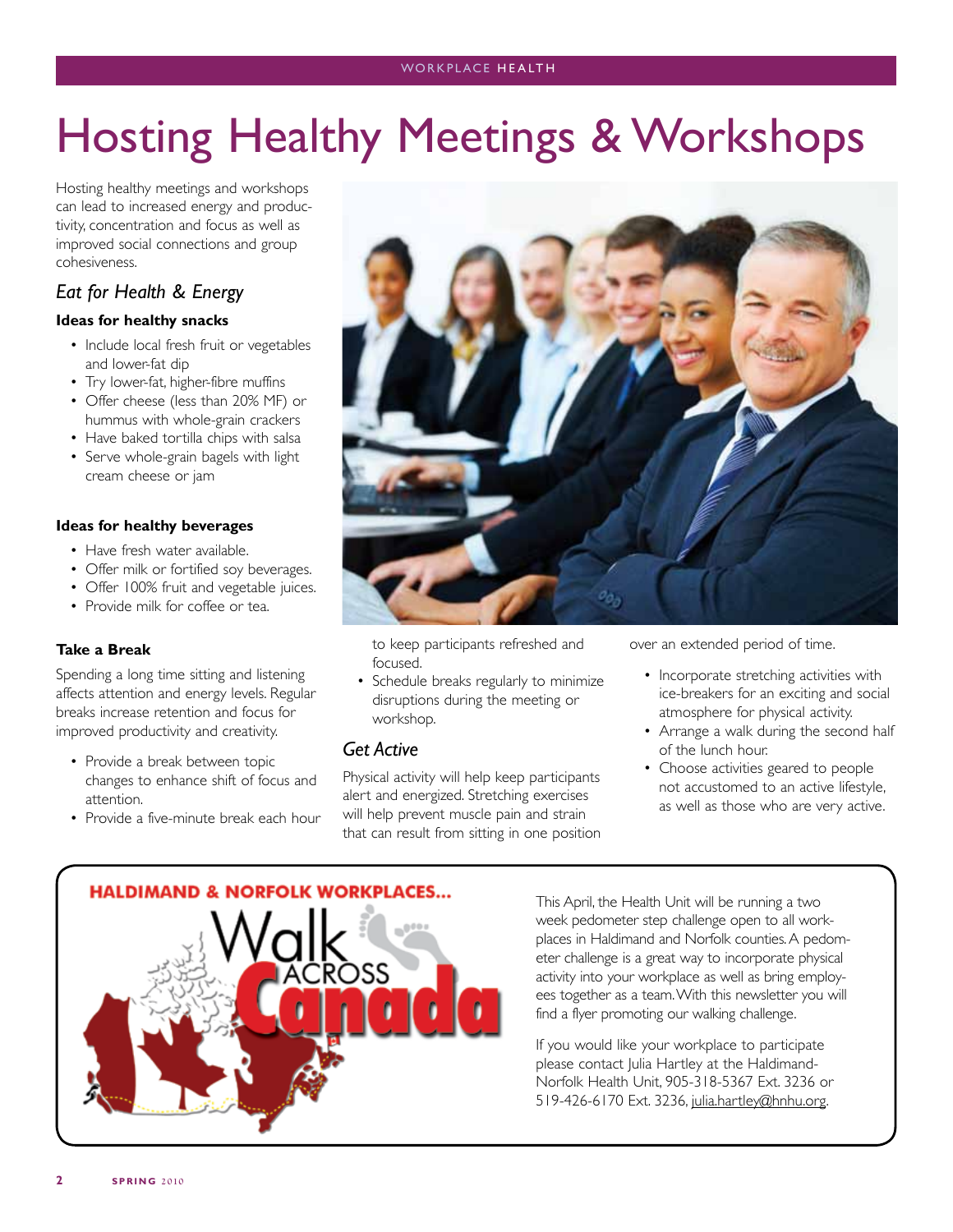## RKPLA **Scented Products in the CONDUG EVENTS**

A growing number of people experience symptoms when exposed to scented products such as perfume, make-up, shampoo and deodorant; or products such as air fresheners and cleaners. Exposure to scented products affects everyone differently, from mild irritations to major side effects such as: headaches; dizziness; fatigue; watery eyes; stuffy nose or sinusitis; coughing, tightness in the chest; wheezing and shortness or breath.



#### The Canadian Centre for Occupational

Health and Safety reports that certain odours, even the smallest amounts, can trigger an attack in allergic and asthmatic individuals, as well as those with other conditions. Even individuals without pre-existing health problems can have irritation to their upper airways, eye symptoms and general malaise when exposed to certain fragrances. Some people can develop sensitivities as a result of past experience and may develop rashes, headaches and respiratory symptoms even at very low levels of fragrance.

A growing number of workplaces, schools, hospitals and public places are adopting scentfree policies to promote the following health benefits:

- Ensure good indoor air quality.
- Promote healthier and more productive environments for staff and students.
- Accommodate individuals diagnosed with environmental sensitivities.

Norfolk County has recently adopted a Scent Free Policy that is not a complete ban, but a recommendation that employees and contractors, whenever possible, voluntarily refrain from the use of chemical-based scented products. It is Norfolk County's aim to reduce the risk of health problems and reactions that can be caused by chemical and fragrance products.

### **Tips for Starting a Scent-Free Workplace**

- Raise awareness with staff and management about why a policy would be beneficial. If you workplace is unionized, speak to a union representative.
- Work with your occupational health and safety department to develop the policy or guidelines.
- Develop and post a clearly worded scent-free policy.
- Post information to notify anyone who will be entering your workplace to refrain from wearing scented products.
- Use alternatives to scented office products, such
- as scent-free markers; and avoid pesticides and harsh, strongly scented cleaning products.
- *(Canadian Centre for Occupational Health and Safety, 2008, www.ccohs.ca)*

**EVENTS** 

#### *April:*

- National Cancer Month www.cancer.ca.
- Oral Health Month www.cda-adc.ca
- April 3 to 9 National Mental Health Week www.cmha.ca
- April 11 World Health Day www.who.int/world-health-day o Caledonia 2 to 4 p..m. o Port Dover 2 to 4 p.m.
- April 28 Prenatal Health Fair www.hnhu.org
	- o Caledonia 6:30 to 8:30 p.m.

#### *May:*

- May 3 to 9 North American Occupational Safety and Health Week www.naosh.org
- May 31 World No-Tobacco Day www.cctc.ca

### *June:*

- Stroke Awareness Month www.heartandstroke.ca
- June 4 Relay for Life www.cancer.ca o Port Dover Composite School - 7 p.m. to 7 a.m.
- June 14 World Blood Donor Day www.wbdd.org.